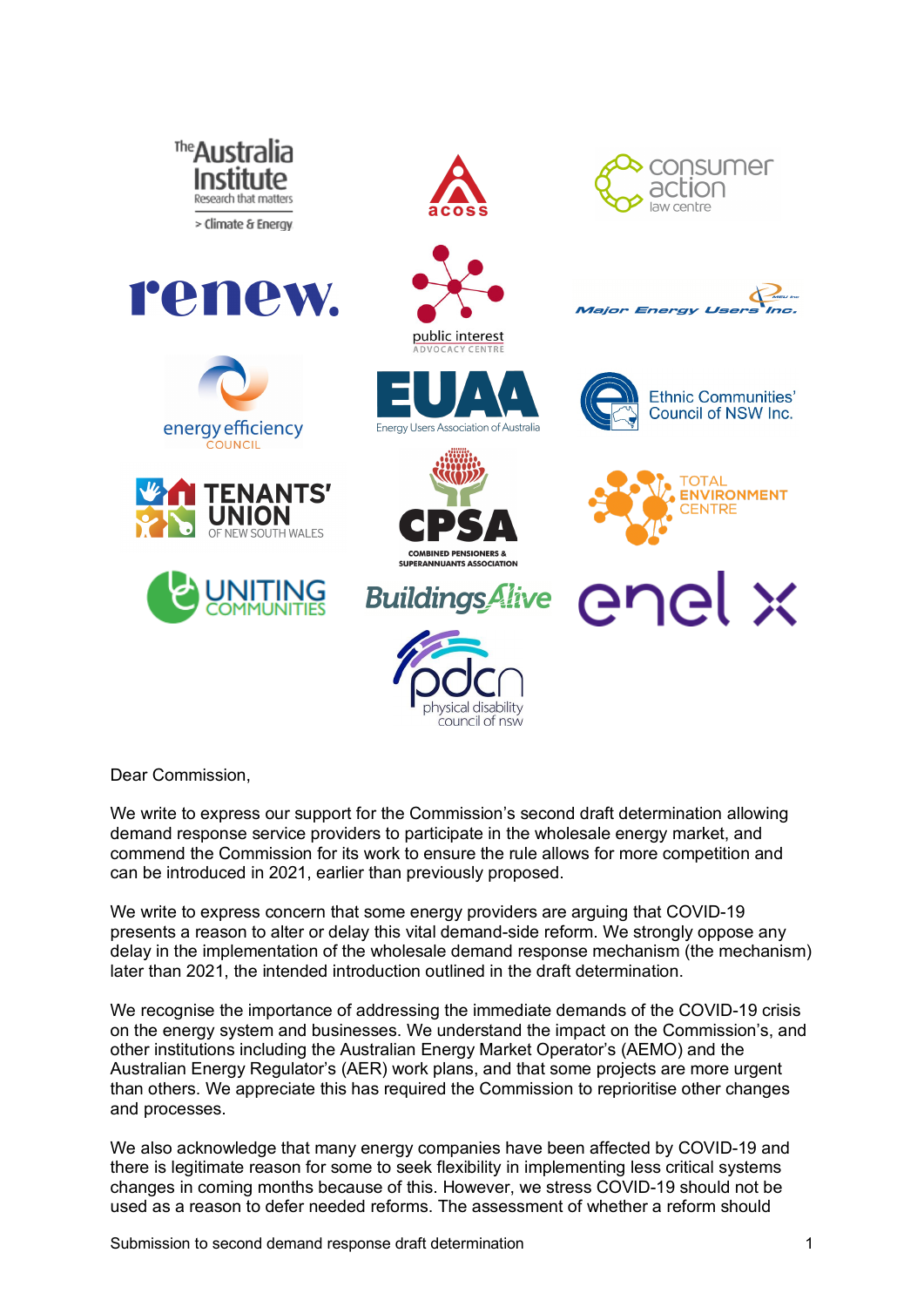proceed in the current climate should always be based on the National Electricity Objective (NEO): the long-term interest of consumers.

Given its crucial role in affordably meeting reliability and security requirements in coming years, and the downward pressure it places on wholesale electricity prices, the costs of deferring wholesale demand response may far exceed the benefits.

Consumer preferences reflect the long-term interests of consumers and should be considered as promoting the NEO. Throughout this rule change process, consumer groups have overwhelmingly supported introducing a wholesale demand response mechanism as early as possible.<sup>1</sup> The Commission should consider the calls from these groups as reflecting consumer preferences.

As consumer, community and industry representatives, we consider any delay in the introduction of wholesale demand response would have considerable costs and downsides, and would be neither necessary nor in line with the long-term interests of consumers.

Wholesale demand response is a priority reform made essential by reliability and security risks that have become more critical in recent years. The mechanism is likely necessary to achieve what is in effect a new 0.0006% reliability standard without intervening in the market. Delaying introducing the mechanism may also raise concern about how the reliability standard will be met and elevate political concern about reliability and security.

In its 2019 Electricity Statement of Opportunities AEMO highlights the urgency of introducing wholesale demand response. AEMO states that in light of reliability concerns in a number of NEM jurisdictions it needs to harness all the resources it can to meet current and future energy needs, and will "look for ways to accelerate participation by customers [in demand response] as a mechanism to support future reliability"<sup>2</sup>.

The COVID-19 crisis may exacerbate reliability or security pressures associated with coal plant closures as the reduced demand and drop in prices may bring forward closures.

Wholesale demand response puts downward pressure on wholesale energy prices and is a low-cost way of improving reliability. Households have, for years, faced historically high power bills and many struggled to afford their energy costs even before the COVID-19 crisis added more pressures on resources. Delaying the introduction of a mechanism that may bring down power prices places extra burden on people at a time when they may already be struggling to recover from reduced incomes and poor health due to the pandemic.

We highlight the Australian Energy Market Operator (AEMO) has already commenced work on implementing the wholesale demand response rule, and it would be a poor use of their resources to further delay the mechanism. We also note wholesale demand response has been on the reform agenda for almost two decades.

We thank the Commission for its work and look forward to working with it to ensure wholesale demand response is introduced in 2021, in a way that maximises benefits for consumers.

 <sup>1</sup> Australian Council of Social Services, The Australia Institute, Australian Industry Group et al, 12 September 2019. *Joint submission on wholesale demand response draft determination*. https://piac.asn.au/wp-content/uploads/2019/09/19.09.13-PIAC-joint-sub-FINAL.pdf

<sup>2</sup> Australian Energy Market Operator, 2019. *2019 Electricity Statement of Opportunities.* https://www.aemo.com.au/- /media/Files/Electricity/NEM/Planning\_and\_Forecasting/NEM\_ESOO/2019/2019-Electricity-Statement-of-Opportunities.pdf